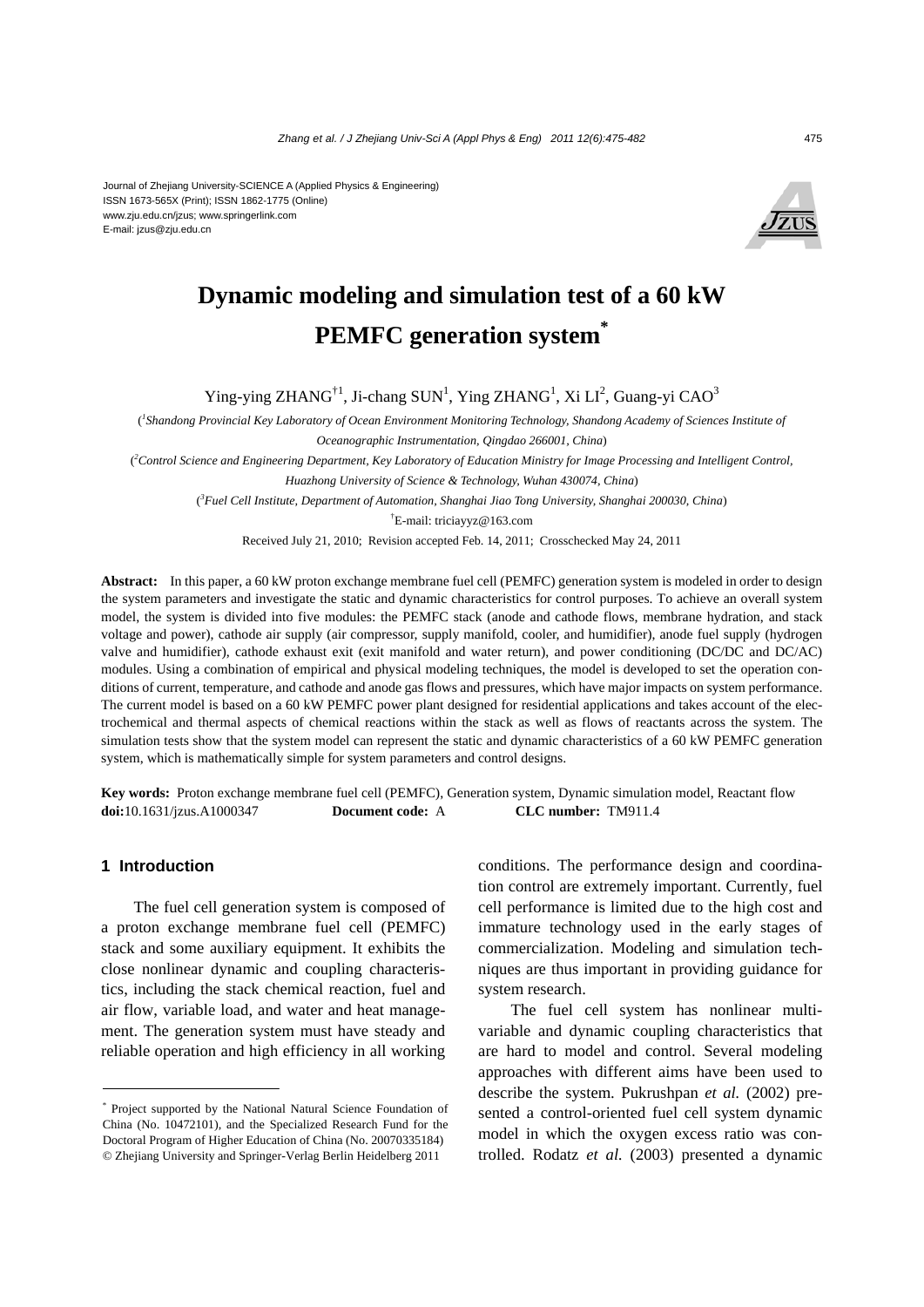model of the air supply and a variable pressure control strategy. Caux *et al.* (2005) considered anode and cathode compartments to control air and hydrogen flow rates as well as pressure. For the stack voltage and current control of a low PEMFC system, Yang *et al.* (2008) built a dynamic system model in which the stack was expressed as a multivariable configuration of two inputs and two outputs. An air pump and a hydrogen valve were included. Chrenko *et al.* (2008; 2009) developed an overall system model to investigate transient and nominal operations and rejuvenation process operation modes. They used an energetic macroscopic representation methodology to derive the maximum control structure of the air supply. An artificial intelligence algorithm has also been used for fuel cell system model development and control design (Hatti and Tioursi, 2009).

The objective of this paper was to develop a dynamic model of a 60 kW PEMFC generation system representing the static and dynamic characteristics of the overall system. Our investigation was based on a 60 kW PEMFC generation system designed for residential applications and takes account of the electrochemical and thermal aspects of chemical reactions within the stack and the flows of reactants across the system. The system model developed will be used for system parameter and control design in future studies.

## **2 Generation system overview**

The structure of the 60 kW PEMFC generation system studied is shown in Fig. 1. The PEMFC stack is comprised of 300 series-connected cells and the cell active area is  $600 \text{ cm}^2$ . Nafion membrane is used with a thickness of 0.0175 cm. Hydrogen is stored in a high-pressure container and reduced to 0.6 MPa by a pressure relief valve. A second valve adjusts the flow rate of hydrogen, which is supplied to the stack anode for the oxidation reaction after humidification.

Air is supplied by the compressor to the manifold inlet, through filtering, cooling, humidifying, and then to the stack cathode for the reduction reaction.

The exhaust air leaving the cathode is discharged after water separation and decompression by the return manifold. The water recovered is stored in a hot water tank and pumped to the humidifier. The stack power is conditioned to match the user demand.



**Fig. 1 60 kW PEMFC generation system**

# **3 Generation system model**

In a MATLAB/SIMULINK environment, all the modules of the 60 kW PEMFC generation system model, including the PEMFC stack, cathode air supply, anode fuel supply, cathode exhaust exit, and power conditioning, are connected to each other. Construction of the system model is mainly based on the reactants' dynamic flow, electrochemical reaction, and power transformation, i.e., the system operation parameters and power output variation. The model is based on the ideal gas equation, matter energy conservation, and physical chemistry laws. The system's heat management is described by Zhang *et al*. (2006). With relatively slow responses, the stack temperature can be viewed as a separate control system in heat management and assumed to be constant at 75 °C. The gases are all ideal.

# **3.1 PEMFC stack**

The PEMFC stack model is the core of the system model and includes anode flow, cathode flow, membrane hydration, and stack voltage and power (Fig. 2). The module of stack voltage and power describes the main electrochemical reaction and output performance. A generalized power model of PEMFC stacks was developed previously using a combination of empirical and physical modeling techniques, and based on the generalized steady state electrochemical model (GSSEM) and studies of nafion membranes (Zhang *et al*., 2005). The PEMFC stack voltage  $V_{st}$  and power  $P_{st}$  are calculated as functions of the current, temperature, pressure, water content of the membrane, and some physical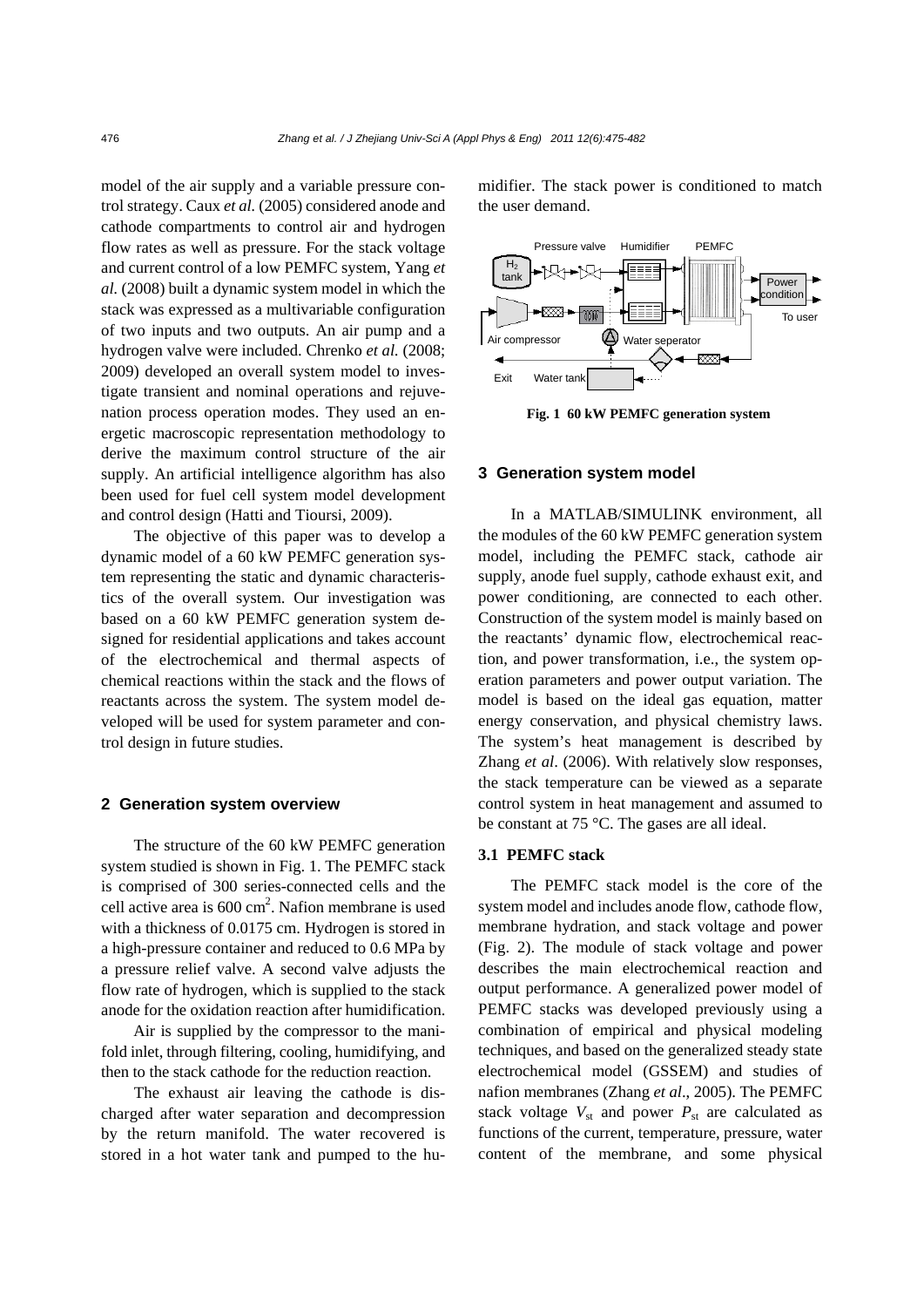

**Fig. 2 PEMFC stack model in MATLAB/SIMULINK**  $W_{\text{O}_2, \text{ca,in}}$ ,  $W_{\text{N}_2, \text{ca,in}}$ , and  $W_{\text{v,ca,in}}$ : oxygen, nitrogen, and vapor mass flow in the cathode, respectively;  $p_{\text{H}_2, \text{an}}$ : hydrogen partial pressure in the anode;  $p_{O_2,ca}$ : oxygen partial pressure in the cathode;  $p_{\text{rm}}$ : return manifold pressure;  $\omega_{\text{ca,out}}$  and  $R_{\text{air,ca,out}}$ : humidity ratio and gas constant in cathode outlet, respectively

characteristics. The model is applicable to PEMFC stacks of various configurations and operating conditions and has been validated by some experimental results (Zhang *et al*., 2005). The modules of anode and cathode flows aim to calculate internal stack pressures and humidity. The anode operates in a subsaturated condition, i.e.,  $\phi_{an}$ <1, to prevent anode flooding in a 60 kW designed system. Thus, it is assumed that the anode purge is zero (Pukrushpan *et al*., 2002). The total anode pressure is the sum of hydrogen and vapor partial pressures:

$$
p_{an} = p_{H_2,an} + p_{v,an}
$$
  
= 
$$
\frac{m_{H_2,an} \times R_{H_2} \times T_{st}}{V_{an}} + \frac{m_{v,an} \times R_v \times T_{st}}{V_{an}},
$$
 (1)

where  $R_{\text{H}_2}$  and  $R_{\text{v}}$  are the gas constants of hydrogen and vapor, respectively.  $T_{st}$  is the stack temperature and  $V_{\text{an}}$  is the anode volume.  $m_{\text{H}_{\text{b,an}}}$  and  $m_{\text{v,an}}$  are the masses of hydrogen and vapor in the anode, and can be described based on the mass conservation law:

$$
\frac{dm_{H_2,an}}{dt} = W_{H_2,an,in} - M_{H_2} \times \frac{nI_{st}}{2F},
$$
 (2)

$$
\frac{\mathrm{d}m_{\mathrm{v,an}}}{\mathrm{d}t} = W_{\mathrm{v,an,in}} - W_{\mathrm{v,m}},\tag{3}
$$

where  $W_{H_2,n}$  is the hydrogen mass of the intake

flow, *n* is the cell number in the stack,  $M_{\text{H}_2}$  is the molar mass of hydrogen,  $I_{st}$  is the stack current, and  $F$ is the Faraday number.  $W_{v,an,in}$  and  $W_{v,m}$  are the water mass flows in the anode and across the membrane from anode to cathode, respectively. The gas humidity in the anode is

$$
\phi_{\rm an} = \frac{p_{\rm v, an}}{p_{\rm sat}(T_{\rm st})},
$$
\n(4)

where  $p_{\text{sat}}$  is vapor saturation pressure, a function of temperature.

Similar to the anode, the cathode pressure  $p_{ca}$  is the sum of the oxygen, nitrogen, and vapor partial pressures. The relative humidity  $\phi_{ca}$  is determined from the vapor partial pressure and the vapor saturation pressure. The oxygen in the air combines with the electrons in the external circuit and the protons flowing through the membrane, thus producing water. Based on the mass conservation law, three state equations of oxygen, nitrogen, and water in the cathode are

$$
\frac{dm_{\text{O}_2,\text{ca}}}{dt} = W_{\text{O}_2,\text{ca,in}} - W_{\text{O}_2,\text{ca,out}} - M_{\text{O}_2} \times \frac{nI_{\text{st}}}{2F},\tag{5}
$$

$$
\frac{dm_{N_2, ca}}{dt} = W_{N_2, ca, in} - W_{N_2, ca, out},
$$
\n(6)

$$
\frac{\mathrm{d}m_{\mathrm{v,ca}}}{\mathrm{d}t} = W_{\mathrm{v,ca,in}} - W_{\mathrm{v,ca,out}} + M_{\mathrm{v}} \times \frac{nI_{\mathrm{st}}}{2F} + W_{\mathrm{v,m}}, \quad (7)
$$

where  $M_{\text{o}}$  and  $M_{\text{v}}$  are the oxygen and vapor molar masses, respectively.

The total flow rate of the exhaust air from cathode *W*ca,out is determined using the simplified orifice equation. Then the flow rates of oxygen, nitrogen, and vapor at the cathode exit  $W_{O_2, \text{ca,out}}$ ,

 $W_{\text{N}_2, \text{ca,out}}$ , and  $W_{\text{v,ca,out}}$  are all calculated.

The membrane hydration module is built for calculating water flow across the membrane (Ge *et al*., 1999; Dutta *et al*., 2001; Pukrushpan *et al*., 2002), which occurs through three distinct phenomena: electro-osmotic drag, back-diffusion, and migration resulting from the pressure difference. Combining three water transports and approximating the water concentration gradient and pressure change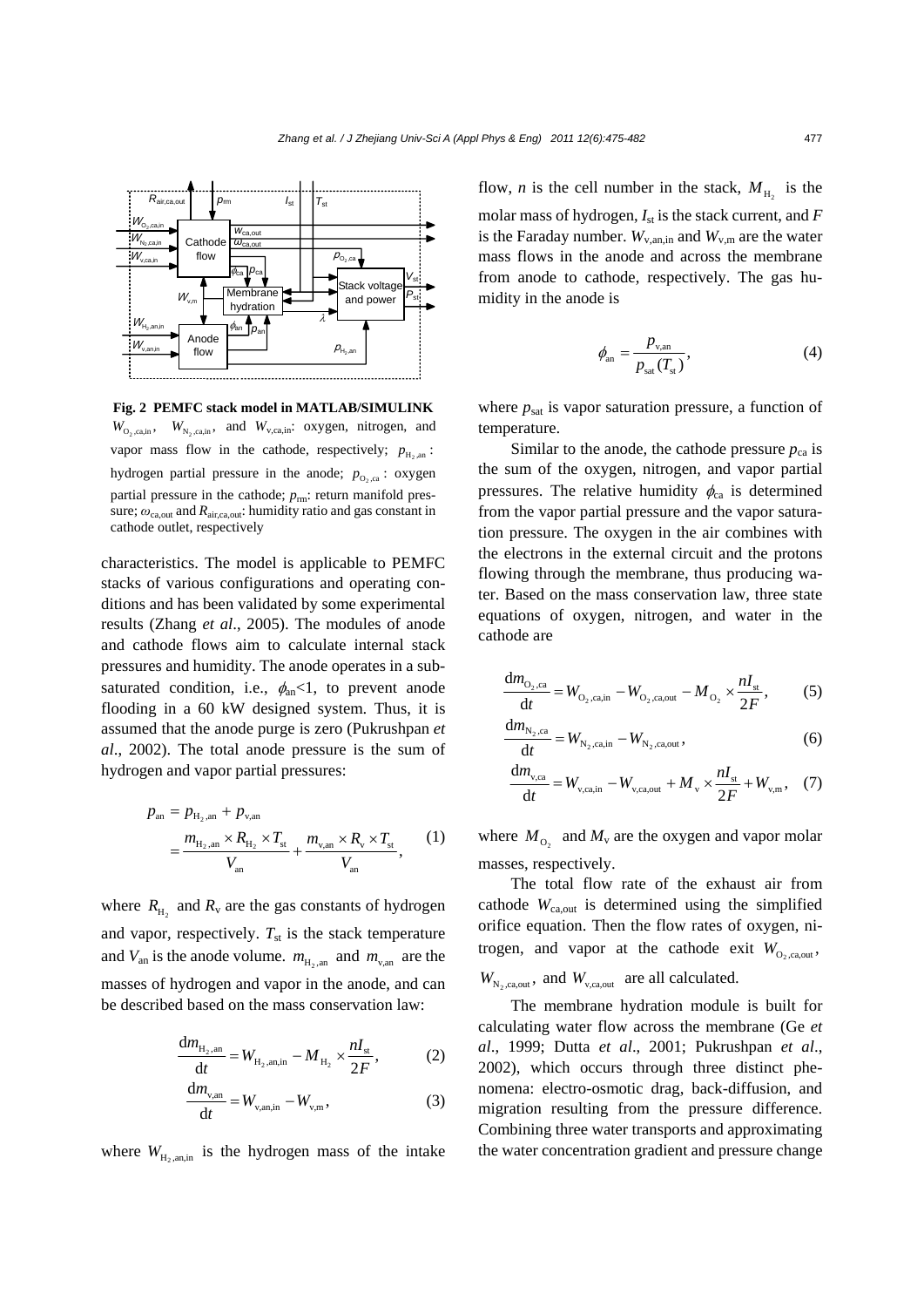in the membrane to be linear over the membrane thickness, the water flow rate across the membrane is calculated from

$$
W_{v,m} = M_v \times A \times n \times \left( n_d \frac{I_{st}}{AF} - D_w \frac{c_{w,ca} - c_{w,am}}{t_m} - \frac{k_p}{\mu} \lambda c_f \frac{p_{ca} - p_{an}}{t_m} \right),
$$
 (8)

where *A* is the cell active area,  $t_m$  is the membrane thickness,  $k_p$  is the hydraulic coefficient,  $\mu$  is the water viscosity,  $c_f$  is the sulfonic density,  $\lambda$  is the water content in the membrane,  $n_d$  is the electroosmotic drag coefficient, and  $D_w$  is the water diffusion coefficient.  $c_{w,an}$  and  $c_{w,ca}$  are the water concentrations at the anode and cathode surfaces respectively, which are all calculated empirically from the humidity.

## **3.2 Cathode air supply**

The cathode air supply model includes an air compressor, supply manifold, cooler, and humidifier. In the compressor module, the exit air temperature  $T_{cp,out}$  and the required power  $P_{cp}$  are both calculated using thermodynamic equations (Fig. 3). The air mass flow rate  $W_{cp}$  is selected as a variable directly for the simple system model and control. The supply manifold module represents the lumped volume associated with pipes and connections from the compressor to the stack cathode, including the air cooler



**Fig. 3 Cathode air supply model in MATLAB/ SIMULINK** 

 $W_{\text{O}_2,hm}$ ,  $W_{\text{N}_2,hm}$ , and  $W_{\text{v,hm}}$ : oxygen, nitrogen, and vapor mass flows out of humidifier;  $W_{\text{air,cool}}$  and  $W_{\text{v,cool}}$ : air and vapor flows into humidifier;  $p_{\text{air,cool}}$ : air pressure out of cooler;  $p_{\text{atm}}$ ,  $T_{\text{atm}}$ , and  $\phi_{\text{atm}}$ : pressure, temperature, and humidity in atmosphere;  $W_{v,hm,ca,ini}$ : vapor mass flow injected into humidifier

and humidifier, where air varies in pressure, temperature, and flow. A nozzle flow equation is used to calculate the manifold outlet flow *W*sm,out for a small pressure difference between the manifold and the stack cathode:

$$
W_{\rm sm,out} = k_{\rm sm,out} (p_{\rm sm} - p_{\rm ca}), \tag{9}
$$

where  $p_{\rm sm}$  is the manifold pressure and  $k_{\rm sm,out}$  is the nozzle constant.

Air cooler and humidifier modules describe the air flow state according to thermodynamics and mass conservation principles.

# **3.3 Anode fuel supply**

The anode fuel supply model includes the hydrogen valve and humidifier. The pressure drop across the hydrogen valve is reduced to the proportion of the flow rate  $W_{H_2, \text{value}}$  square. The hydrogen humidifier module is the same as that for the cathode air supply. There is no purge on the anode side (Fig. 4).



**Fig. 4 Anode fuel supply model in MATLAB/SIMULINK**  $W_{\text{H}_2,\text{value}}$ : hydrogen mass flow through the second valve;  $p_{\text{H}_2,\text{value}}$ : hydrogen pressure after the first valve;  $p_{hm,an,in}$ : hydrogen pressure after the second valve;  $W_{H_0,hm,in}$ : hydrogen mass flow in humidifier

#### **3.4 Cathode exhaust exit**

The cathode exhaust exit model includes the exit manifold and water return (Fig. 5). The exit manifold model represents pipes and connections as for the air supply manifold, but its outlet flow is calculated based on the non-linear relationship for a large pressure difference between the stack working in the pressurization condition and the manifold exit. Air-water separation is the main process occurring in the cathode exhaust. It is assumed that 90% of water can be separated by the ideal process. The water used in a 60 kW PEMFC generation system can be determined by comparing the water recovered from the exhaust with that needed for reactant humidification.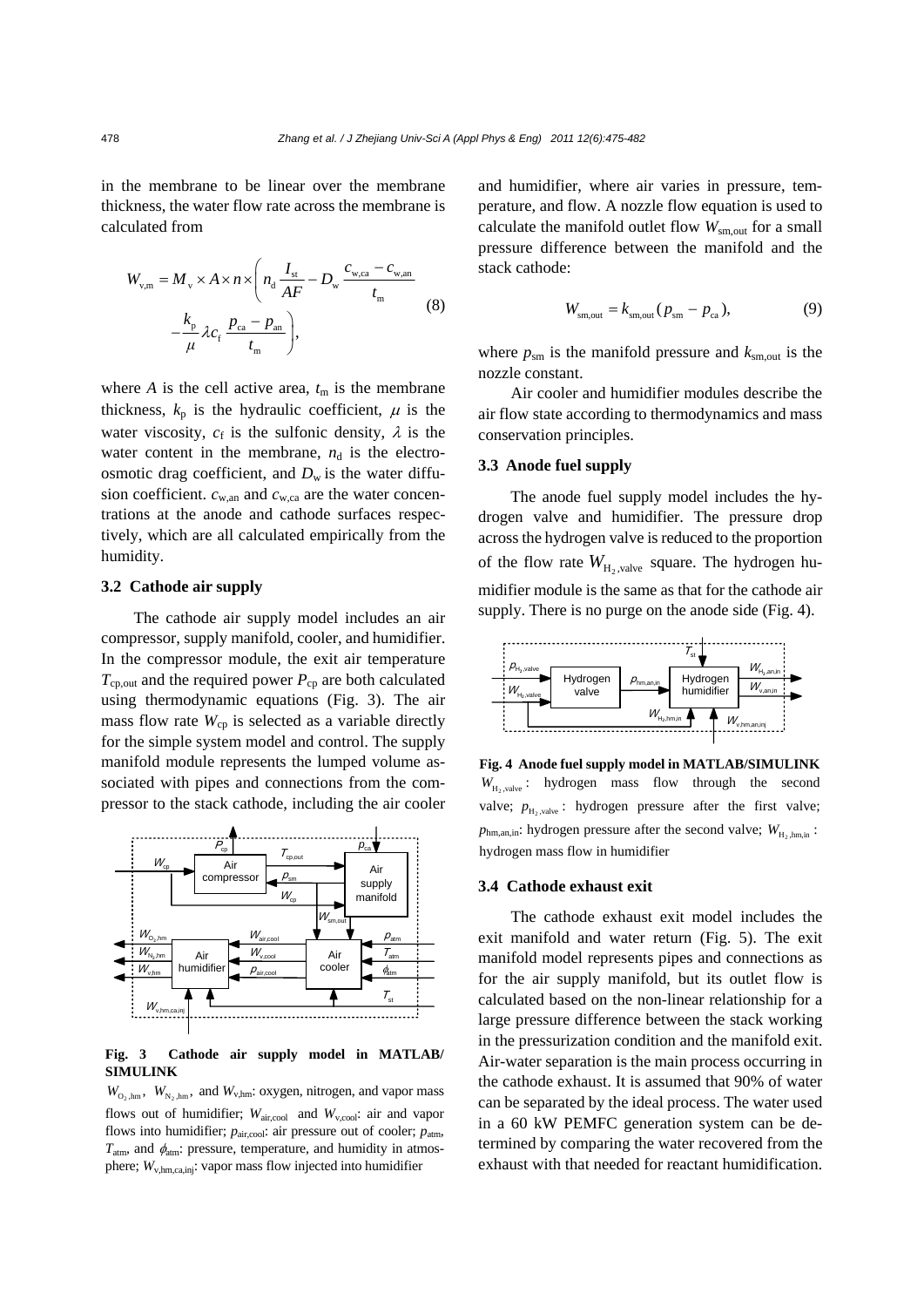# **3.5 Power conditioning**

The power conditioning model includes DC/DC and DC/AC (Fig. 6). The net power output of the system  $P_{\text{net}}$  is that generated by the stack,  $P_{\text{st}}$ , minus the parasitic load consumed, consisting mainly of the power consumed by the compressor,  $P_{\rm cp}$ . Wide fluctuations in stack voltage would make inverter control difficult, so the low direct voltage of the stack  $V_{st}$  is boosted to  $V_{dc}$  by DC/DC, and then inverted to alternating current voltage  $V_{ac}$  and power  $P_{out}$  for user load by DC/AC.

# **4 Generation system simulation test**

The 60 kW PEMFC generation system model and simulation test interface is shown in Fig. 7. The system current  $I_{st}$  is instantaneously drawn from the load representing the user demand. The system current  $I_{\rm st}$ , the air flow rate at the compressor exit  $W_{\rm cp}$ ,



#### **Fig. 5 Cathode exhaust exit model in MATLAB/ SIMULINK**

 $W_{v,\text{rm,ca}}$ : vapor mass flow that can be returned;  $p_{\text{prime}}$ : pressure of the cathode return manifold

the water injection for air humidification  $W_{v,hm,ca,inj}$ , the hydrogen flow rate through the second pressure relief valve  $W_{H_2, \text{value}}$ , and the water injection for hydrogen humidification *W*v,hm,an,inj are all input variables of the system model, that is, the adjustable variables in the system operation. Thus, regardless of whether the model is capable of describing the dynamic characteristics of the 60 kW PEMFC generation system, these variables are adjusted deliberately and the system simulation is tested.

Since the system model is complex in its structure and performance, and there are a lot of adjustable variables and monitoring parameters, the dynamics of the anode and cathode sides of the system model were tested separately to provide more detailed results.

Assuming the cathode side is steady, the simulation test on the anode side was conducted with



**Fig. 6 Power conditioning model in MATLAB/ SIMULINK** 

*P*<sub>dc</sub>: power of DC/DC;  $\eta_{dc}$  and  $\eta_{ac}$ : conversion efficiencies of DC/DC and DC/AC; *d*: duty ratio; *u*: modulation factor



**Fig. 7 60 kW PEMFC generation system model in MATLAB/SIMULINK**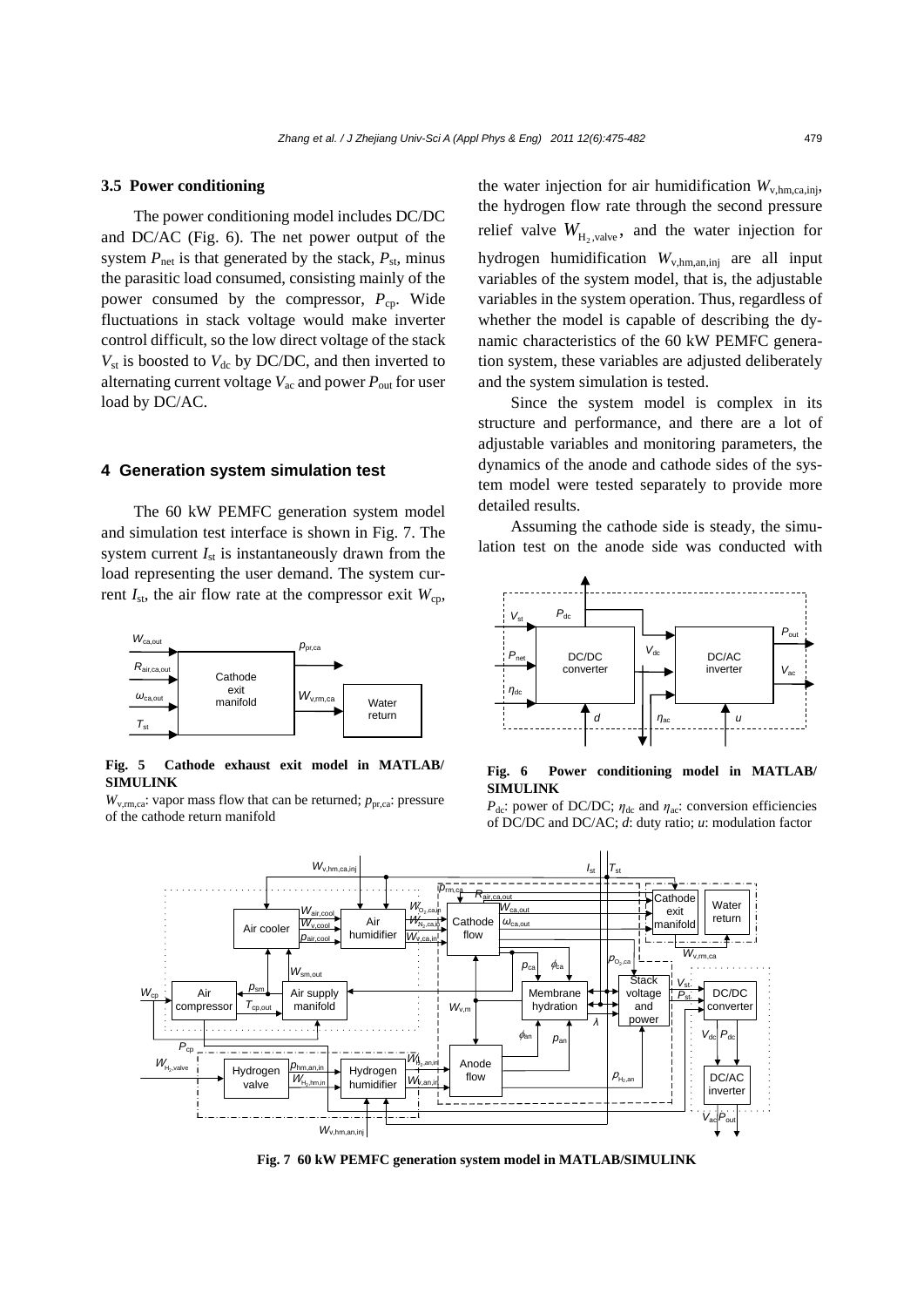variable inputs  $W_{\text{H}_2,\text{value}}$ ,  $W_{\text{v,hm,an,inj}}$ , and  $I_{\text{st}}$ . Simulation results are shown in Fig. 8.

1. At  $t=6$  and 12 s, the anode pressure  $p_{an}$ , humidity  $\phi_{an}$  and stack voltage  $V_{st}$  all drop off dramatically due to a step increase of  $I_{st}$ , while the stack power  $P_{st}$  increases dramatically. In contrast, at  $t=18$  s,  $p_{an}$  and  $V_{st}$  increase suddenly with the sharp decline in  $I_{\rm st}$ ,  $\phi_{\rm an}$  is maintained at a saturation state, and  $P_{st}$  drops off. These situations are mainly due to more hydrogen being consumed in the electrochemical reaction as *I*st increases and more water flow to the cathode across the membrane. The hydrogen and water then both decrease in the stack anode, leading to decreases in both  $p_{an}$  and  $\phi_{an}$ . When *I*st decreases, the opposite process occurs. The relationships between  $V_{\text{st}}$ ,  $P_{\text{st}}$ , and  $I_{\text{st}}$  conform to the stack output polarization characteristics.

2. The dynamic response in the hydrogen supply is shown in Fig. 8.  $W_{H_0, \text{value}}$  increases suddenly at  $t=8$  and 14 s, and then  $p_{an}$  increases. This is because the hydrogen mass increases in the anode and the hydrogen partial pressure increases. At *t*=20 s,  $W_{\text{H}_2,\text{value}}$  decreases suddenly, and then the hydrogen mass and partial pressure in the anode both decrease. The increase in  $p_{an}$  clearly slows down.

3. According to the principle of PEMFC, the water mass in the anode is affected by the water injection into the hydrogen. The partial pressure of the water changes. The anode humidity, pressure, and stack output all change eventually. At *t*=10 and 16 s, there are sudden increases in  $p_{an}$ ,  $\phi_{an}$ ,  $V_{st}$ , and  $P_{st}$ with the increase in  $W_{v,hm,an,ini}$  (Fig. 8). But at  $t=22$  s, there is no obvious dynamic variation with the sudden decrease in  $W_{v,hm,an,inj}$ . This situation is due to long term water super saturation in the anode.

The simulation results above show that the model describes well the dynamic characteristics and the effects of variables on the stack output performance in the anode side.

Next, the simulation test of the cathode side was conducted with variable inputs  $I_{st}$ ,  $W_{cp}$ , and *W*v,hm,ca,inj, assuming the system anode side was steady. The simulation results are shown in Fig. 9.

1. At  $t=2$  s,  $I_{st}$  increases suddenly, followed by a gentle rise in cathode humidity  $\phi_{ca}$ .  $\phi_{ca}$  increases and decreases with the step increase of  $I_{st}$  at  $t=12$  s and the decrease at *t*=22 s. All these situations are due to the increase and decrease of the water generated in the cathode and the flow across the membrane from anode to cathode when the electrochemical reaction rate increases and decreases. Observing the effect of  $I_{st}$  on the cathode pressure  $p_{ca}$ , at  $t=2$  s,  $p_{ca}$  stops





(a) System current; (b) Hydrogen flow through the second valve; (c) Water injected into the hydrogen humidifier; (d) Anode pressure; (e) Anode humidity; (f) Stack output voltage; (g) Stack output power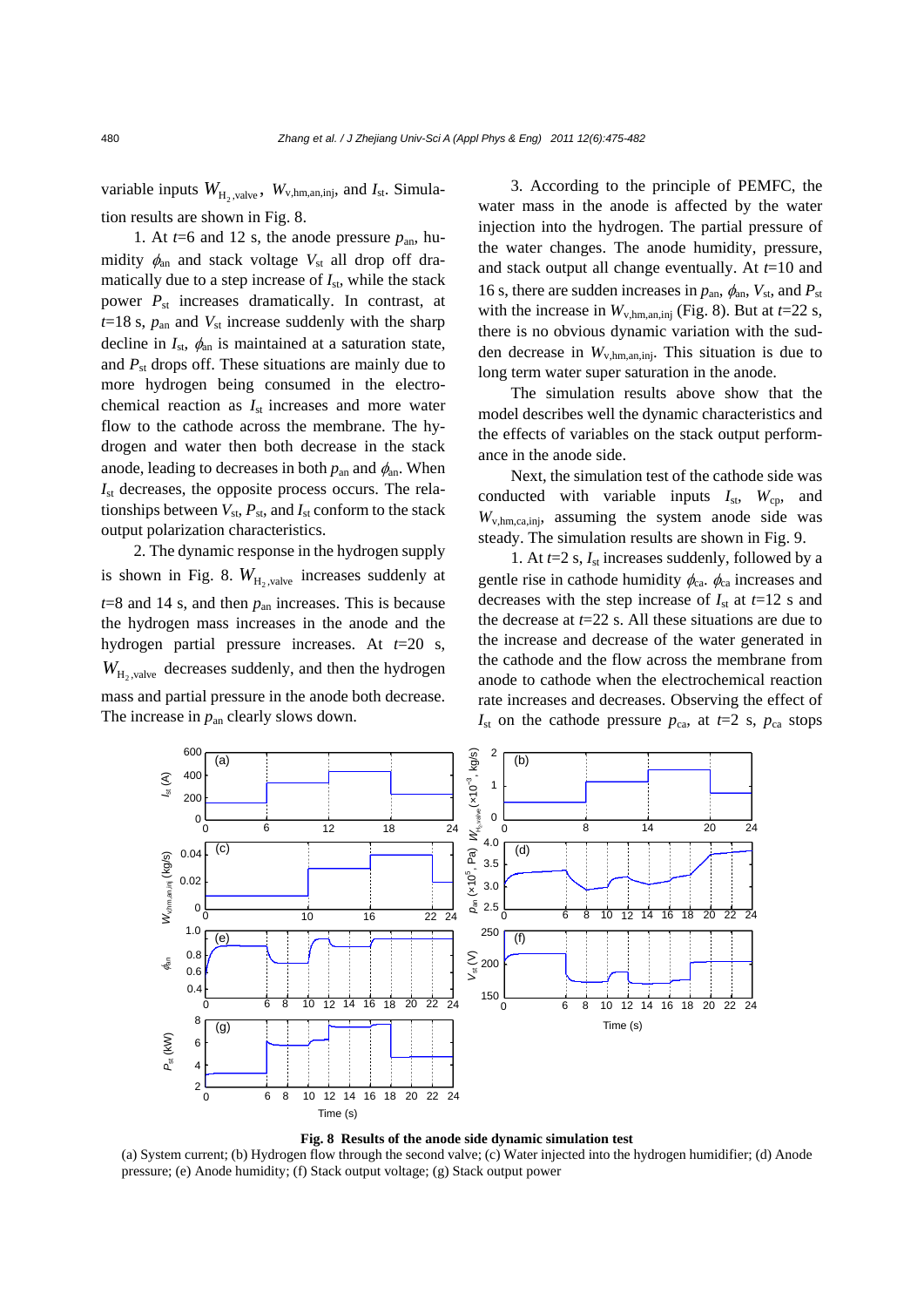

**Fig. 9 Results of the cathode side system dynamic simulation test** 

(a) System current; (b) Air flow in compressor outlet; (c) Water injected into the air humidifier; (d) Cathode pressure; (e) Cathode humidity; (f) Stack output voltage; (g) Stack output power

increasing with the sudden increase of  $I_{\text{st}}$ , because more oxygen is consumed in the electrochemical reaction in the cathode, and then the oxygen partial pressure decreases. But at *t*=12 and 22 s, there is no clear change in  $p_{ca}$ . This can be explained as follows. The cathode pressure  $p_{ca}$  is the sum of the partial pressures of nitrogen, oxygen, and water. The electrochemical reaction rate increases with the current, which causes the oxygen partial pressure to decrease as more oxygen is consumed, and the water partial pressure to increase as more water is generated and flows from the anode to the cathode. The water partial pressure is also affected by the pressure difference between the anode and cathode. As a result, there is a total effect of  $I_{st}$  on  $p_{ca}$ , which is not simple as  $p_{ca}$  increases with  $I_{st}$  or decreases with  $I_{st}$ . The relationships between  $V_{st}$ ,  $P_{st}$ , and  $I_{st}$  are observed especially at *t*=2, 12, and 22 s, which conform to the stack output polarization characteristics.

2. As shown in Fig. 9,  $p_{ca}$  increases or decreases suddenly at *t*=4, 14, and 24 s with the step increase or decrease in  $W_{cp}$ , due to the sudden increase or decrease in oxygen mass, or oxygen partial pressure, in the cathode flow. According to the principle of PEMFC,  $V_{st}$  should increase with  $p_{ca}$ , but there are no obvious changes in  $V_{st}$  and  $P_{st}$  at  $t=14$  s. We can see that  $\phi_{ca}$  then begins to decrease, which affects the response of  $V_{\text{st}}$ .

3. At *t*=6, 16, and 26 s, with the sudden decrease or increase in  $W_{v,hm,ca,inj}$ , there is a sudden decrease or increase in  $\phi_{ca}$ . These changes are due to the decrease and the increase of the water mass, or water partial pressure in the cathode flow. The relationships between  $V_{\text{st}}$ ,  $P_{\text{st}}$ , and  $\phi_{\text{ca}}$  conform to the stack operation principle.

Based on these simulation results, the dynamic characteristics of the cathode side are more complex than those of the anode side. This is because of more equipment, a longer supply manifold, the presence of an exhaust exit, and the use of air, not oxygen, as the oxidant on the cathode side. The responses of the cathode pressure, humidity, and the stack voltage and power to all the adjustable parameters in the simulation test were in agreement with the system operating rules. The system model describes well the dynamic characteristics of the cathode side.